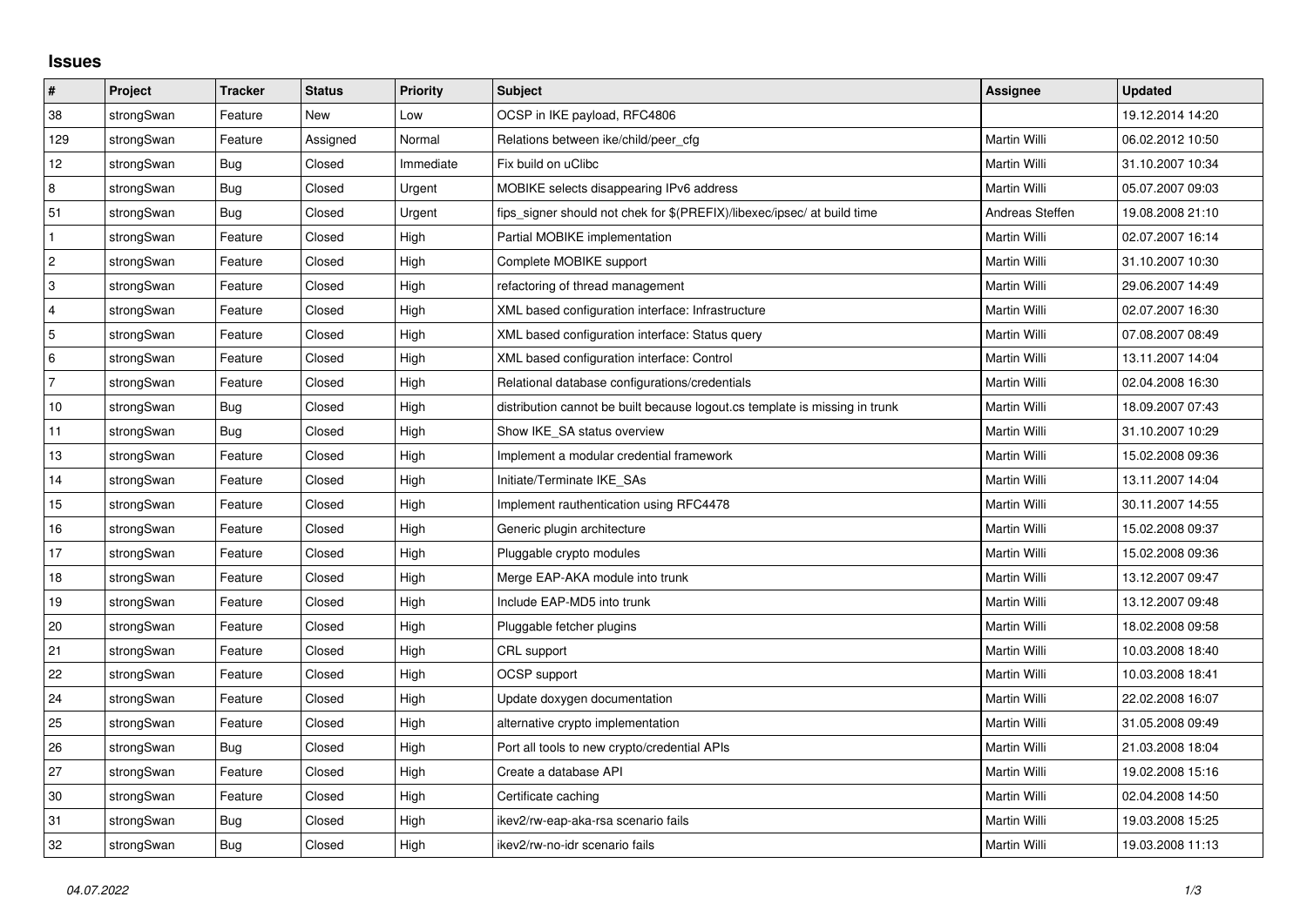| $\vert$ # | Project    | <b>Tracker</b> | <b>Status</b> | Priority | <b>Subject</b>                                                         | <b>Assignee</b>       | <b>Updated</b>   |
|-----------|------------|----------------|---------------|----------|------------------------------------------------------------------------|-----------------------|------------------|
| 33        | strongSwan | <b>Bug</b>     | Closed        | High     | ikev2/crl-revoked scenario broken                                      | Martin Willi          | 19.03.2008 19:02 |
| 34        | strongSwan | Bug            | Closed        | High     | ikev2/multi-level-ca-loop segfaults                                    | Martin Willi          | 31.03.2008 09:19 |
| 35        | strongSwan | <b>Bug</b>     | Closed        | High     | ikev2/ocsp-no-signer-cert scenario segfaults                           | Martin Willi          | 02.04.2008 09:45 |
| 36        | strongSwan | <b>Bug</b>     | Closed        | High     | strongswan-4.2.0 does not compile with uclibc                          | Martin Willi          | 04.04.2008 13:51 |
| 37        | strongSwan | Feature        | Closed        | High     | Hash and URL support for IKEv2                                         | <b>Tobias Brunner</b> | 18.04.2008 13:38 |
| 40        | strongSwan | Feature        | Closed        | High     | NetworkManager support                                                 | Martin Willi          | 22.08.2008 12:54 |
| 41        | strongSwan | Feature        | Closed        | High     | CFG attribute provider framework                                       | Martin Willi          | 16.04.2008 11:24 |
| 42        | strongSwan | Feature        | Closed        | High     | CFG attribute handler framework                                        | Martin Willi          | 28.04.2009 10:23 |
| 43        | strongSwan | Bug            | Closed        | High     | missing certificate_identity in SQL database causes segfault           | Martin Willi          | 07.04.2008 10:08 |
| 45        | strongSwan | Bug            | Closed        | High     | Failure to open SQLite database crashes charon                         | Martin Willi          | 07.04.2008 09:16 |
| 46        | strongSwan | Feature        | Closed        | High     | DNS resolving for hosts in ike_cfg                                     | Martin Willi          | 09.06.2008 09:34 |
| 47        | strongSwan | Feature        | Closed        | High     | <b>RNG API</b>                                                         | Martin Willi          | 16.04.2008 11:27 |
| 48        | strongSwan | Feature        | Closed        | High     | Parallel trustchain verification                                       | Martin Willi          | 16.04.2008 11:33 |
| 49        | strongSwan | Bug            | Closed        | High     | starter log directly to terminal                                       | Martin Willi          | 30.04.2009 10:18 |
| 50        | strongSwan | Bug            | Closed        | High     | plutostderrlog option missing                                          | Martin Willi          | 11.05.2008 10:10 |
| 52        | strongSwan | <b>Bug</b>     | Closed        | High     | Migrate ESP sequence number in update_sa                               | <b>Tobias Brunner</b> | 25.06.2008 08:40 |
| 54        | strongSwan | Feature        | Closed        | High     | <b>EAP-Identity Server functionality</b>                               | Martin Willi          | 22.08.2008 12:55 |
| 55        | strongSwan | Bug            | Closed        | High     | Implement SHA512/384/256 HMAC with proper truncation in kernel         | Martin Willi          | 03.12.2009 11:41 |
| 56        | strongSwan | <b>Bug</b>     | Closed        | High     | New interface for EAP-SIM backend                                      | Martin Willi          | 24.10.2008 10:23 |
| 59        | strongSwan | Feature        | Closed        | High     | Add additinal signal dependent parameter to bus                        | Martin Willi          | 29.07.2008 11:04 |
| 60        | strongSwan | Feature        | Closed        | High     | Implement draft-sheffer-ikev2-gtc-00 with PAM password verification    | Martin Willi          | 22.08.2008 12:59 |
| 61        | strongSwan | <b>Bug</b>     | Closed        | High     | When recovering from DPD, firewall rules aren't added as necessary     | Andreas Steffen       | 06.05.2013 21:43 |
| 64        | strongSwan | Bug            | Closed        | High     | MOBIKE with changed NAT mappings                                       | Martin Willi          | 08.10.2008 14:21 |
| 65        | strongSwan | Bug            | Closed        | High     | Many UML tests fail                                                    | Andreas Steffen       | 07.10.2008 07:09 |
| 70        | strongSwan | <b>Bug</b>     | Closed        | High     | IP <sub>v6</sub>                                                       | Andreas Steffen       | 21.02.2009 11:09 |
| 71        | strongSwan | Bug            | Closed        | High     | Improved Acquire handling                                              | Martin Willi          | 20.05.2009 11:54 |
| 73        | strongSwan | Issue          | Closed        | High     | StrongSwan IKEv2 CERT Payload missing first 0x30 byte of DER-encoding. | Martin Willi          | 06.05.2013 21:33 |
| 79        | strongSwan | i Bug          | Closed        | High     | Windows 7 sometimes fails to verify RSA signatures done by gcrypt      | Martin Willi          | 30.06.2009 12:22 |
| 44        | strongSwan | Bug            | Closed        | Normal   | multiple copies of ca certificate in cache                             |                       | 07.04.2008 10:51 |
| 53        | strongSwan | Bug            | Closed        | Normal   | Printf handler for proposal t                                          | Martin Willi          | 12.06.2008 14:23 |
| 57        | strongSwan | Feature        | Closed        | Normal   | new pluto connection option: verify_identifier                         | Andreas Steffen       | 25.07.2013 10:07 |
| 58        | strongSwan | Bug            | Closed        | Normal   | Please fix bashism in /src/ipsec/ipsec.in                              | Martin Willi          | 16.07.2008 09:08 |
| 62        | strongSwan | <b>Bug</b>     | Closed        | Normal   | ikev2 missing rekeying support not recognised                          | Martin Willi          | 14.11.2008 15:17 |